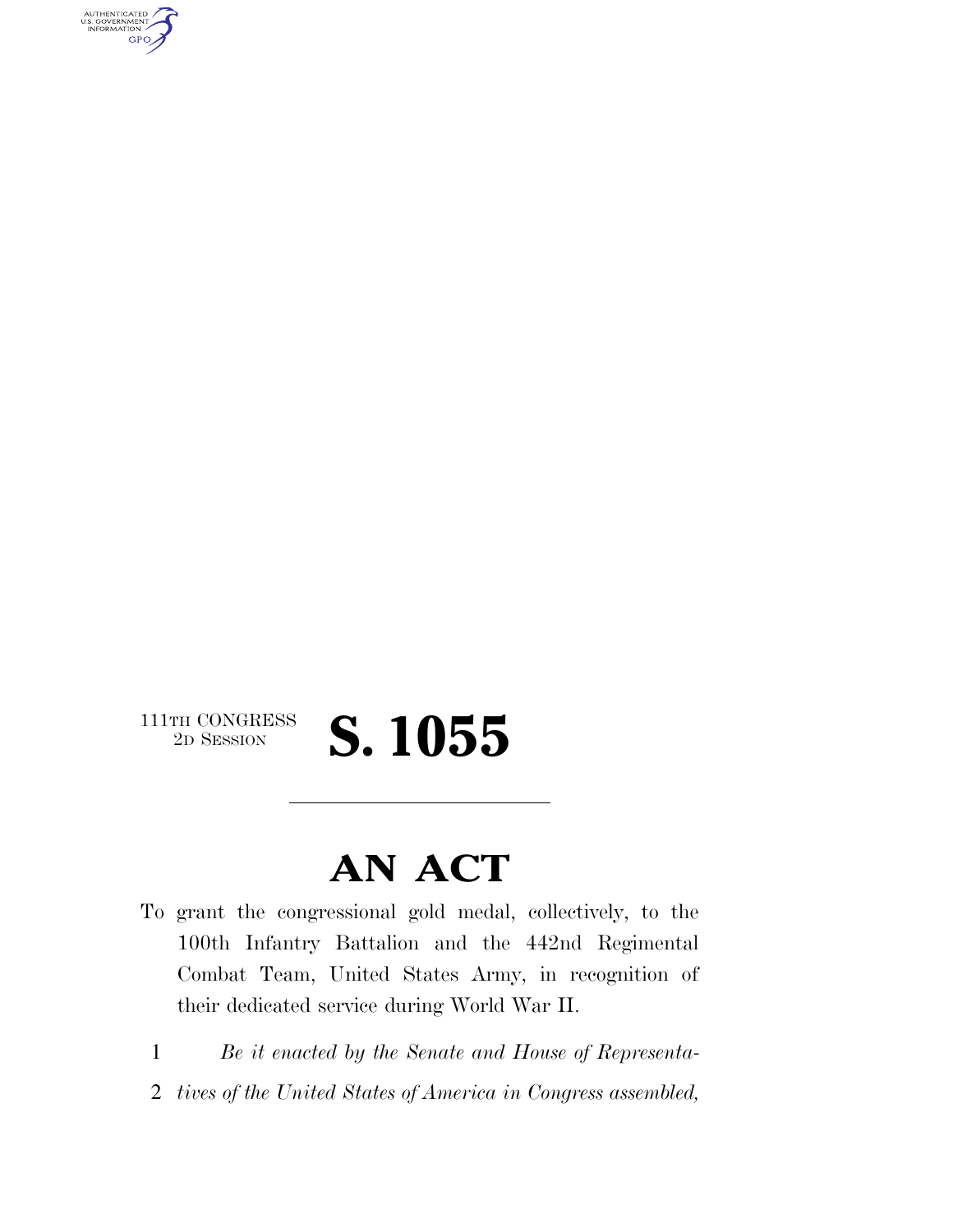#### **SECTION 1. FINDINGS.**

Congress makes the following findings:

 (1) On January 19, 1942, 6 weeks after the December 7, 1941, attack on Pearl Harbor by the Japanese Navy, the United States Army discharged all Japanese-Americans in the Reserve Officers Training Corps and changed their draft status to 8 "4C"—the status of "enemy alien" which is ineli- gible for the draft. (2) On January 23, 1942, Japanese-Americans in the military on the mainland were segregated out of their units. (3) Further, on May 3, 1942, General John L.

 DeWitt issued Civilian Exclusion Order No. 346, or- dering all people of Japanese ancestry, whether citi- zens or noncitizens, to report to assembly centers, where they would live until being moved to perma-nent relocation centers.

 (4) On June 5, 1942, 1,432 predominantly Nisei (second generation Americans of Japanese an- cestry) members of the Hawaii Provisional Infantry Battalion were shipped from the Hawaiian Islands to Oakland, CA, where the 100th Infantry Battalion was activated on June 12, 1942, and then shipped to train at Camp McCoy, Wisconsin.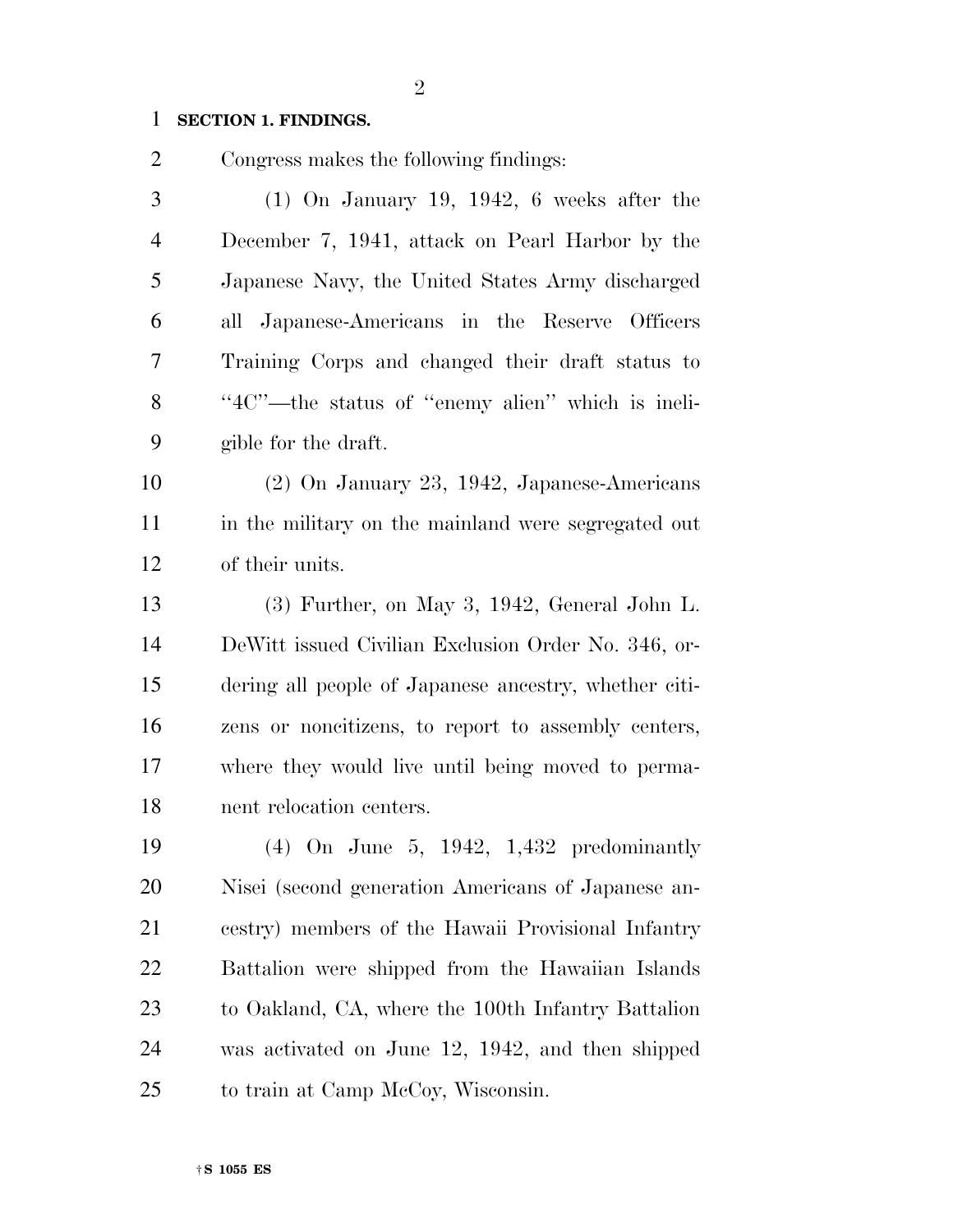(5) The excellent training record of the 100th Infantry Battalion and petitions from prominent ci- vilian and military personnel helped convince Presi- dent Roosevelt and the War Department to reopen military service to Nisei volunteers who were incor- porated into the 442nd Regimental Combat Team after it was activated in February of 1943.

 (6) In that same month, the 100th Infantry Battalion was transferred to Camp Shelby, Mis- sissippi, where it continued to train, and even though the battalion was ready to deploy shortly thereafter, the battalion was refused by General Ei- senhower, due to concerns over the loyalty and patri-otism of the Nisei.

 (7) The 442nd Regimental Combat Team later trained with the 100th Infantry Battalion at Camp Shelby in May of 1943.

 (8) Eventually, the 100th Infantry Battalion was deployed to the Mediterranean and entered com-bat in Italy on September 26, 1943.

 (9) Due to their bravery and valor, members of the Battalion were honored with 6 awards of the Distinguished Service Cross in the first 8 weeks of combat.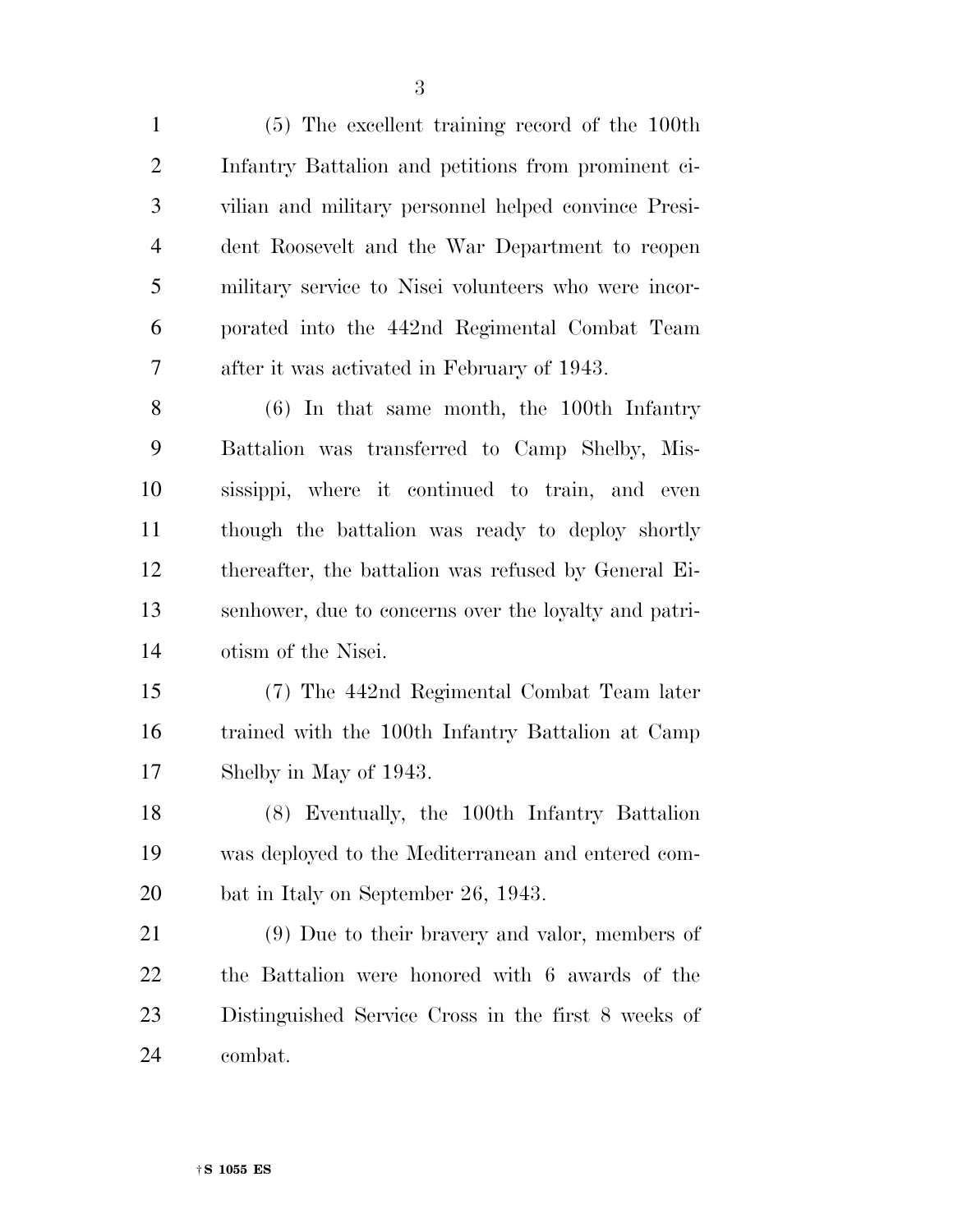(10) The 100th Battalion fought at Cassino, Italy in January 1944, and later accompanied the 34th Infantry Division to Anzio, Italy.

 (11) The 442nd Regimental Combat Team ar- rived in Civitavecchia, Italy on June 7, 1944, and on June 15 of the following week, the 100th Infantry Battalion was formally made an integral part of the 442nd Regimental Combat Team, and fought for the last 11 months of the war with distinction in Italy, southern France, and Germany.

 (12) The battalion was awarded the Presi- dential Unit Citation for its actions in battle on June 26–27, 1944.

 (13) The 442nd Regimental became the most decorated unit in United States military history for its size and length of service.

 (14) The 100th Battalion and the 442nd Regi- mental Combat Team, received 7 Presidential Unit Citations, 21 Medals of Honor, 29 Distinguished Service Crosses, 560 Silver Stars, 4,000 Bronze Stars, 22 Legion of Merit Medals, 15 Soldier's Med- als, and over 4,000 Purple Hearts, among numerous additional distinctions.

 (15) The United States remains forever in-debted to the bravery, valor, and dedication to coun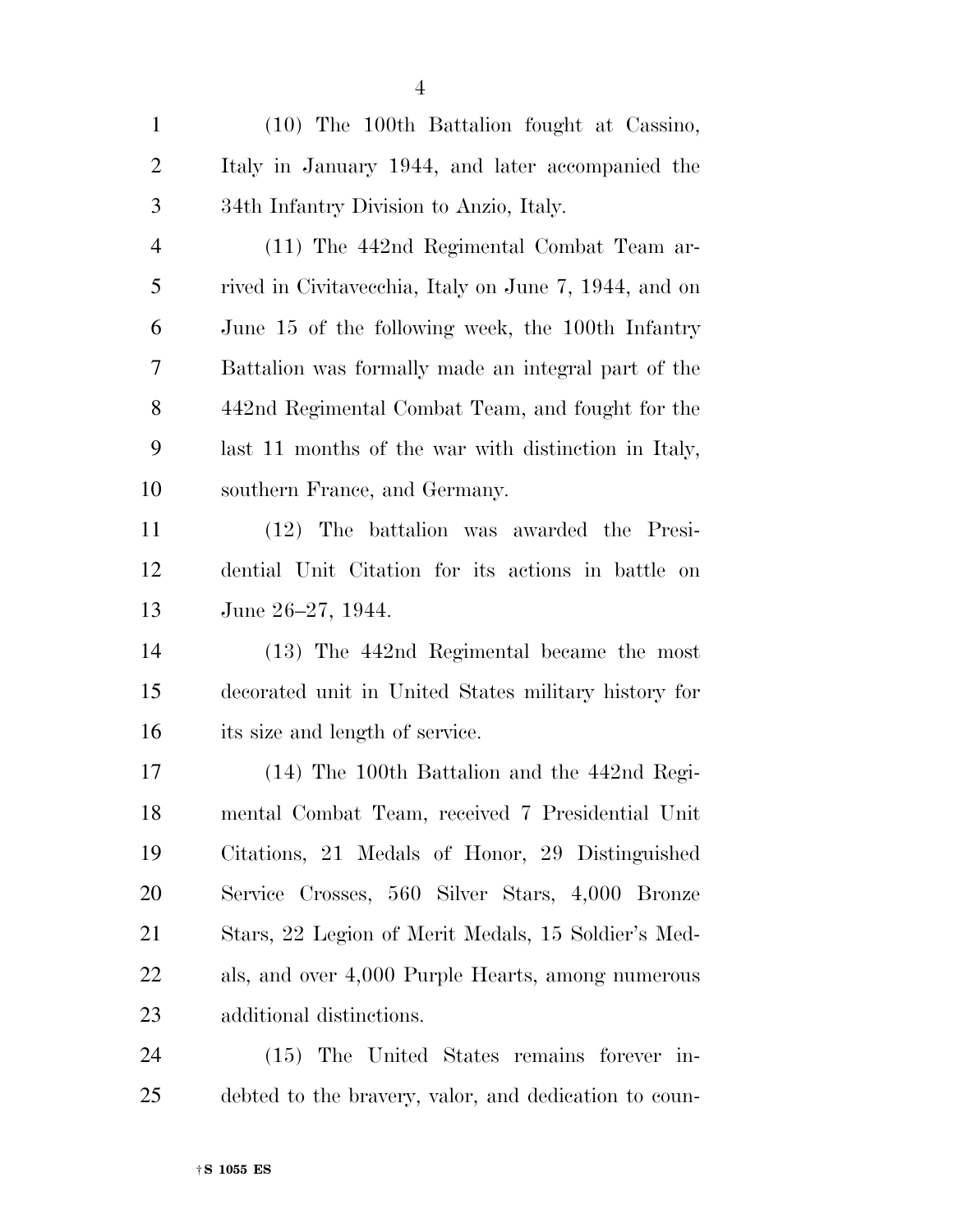try these men faced while fighting a 2-fronted battle of discrimination at home and fascism abroad.

 (16) Their commitment and sacrifice dem- onstrates a highly uncommon and commendable sense of patriotism and honor.

 (17) The Military Intelligence Service (in this Act referred to as the ''MIS'') was made up of about 6,000 Japanese American soldiers who conducted highly classified intelligence operations that proved to be vital to United States military successes in the Pacific Theatre.

12 (18) As they were discharged from the Army, MIS soldiers were told not to discuss their wartime work, due to its sensitive nature, and their contribu- tions were not known until passage of the Freedom of Information Act in 1974.

 (19) MIS soldiers were attached individually or in small groups to United States and Allied combat units, where they intercepted radio transmissions, translated enemy documents, interrogated enemy prisoners of war, volunteered for reconnaissance and covert intelligence missions, and persuaded enemy combatants to surrender.

 (20) Their contributions continued during the Allied postwar occupation of Japan, and MIS lin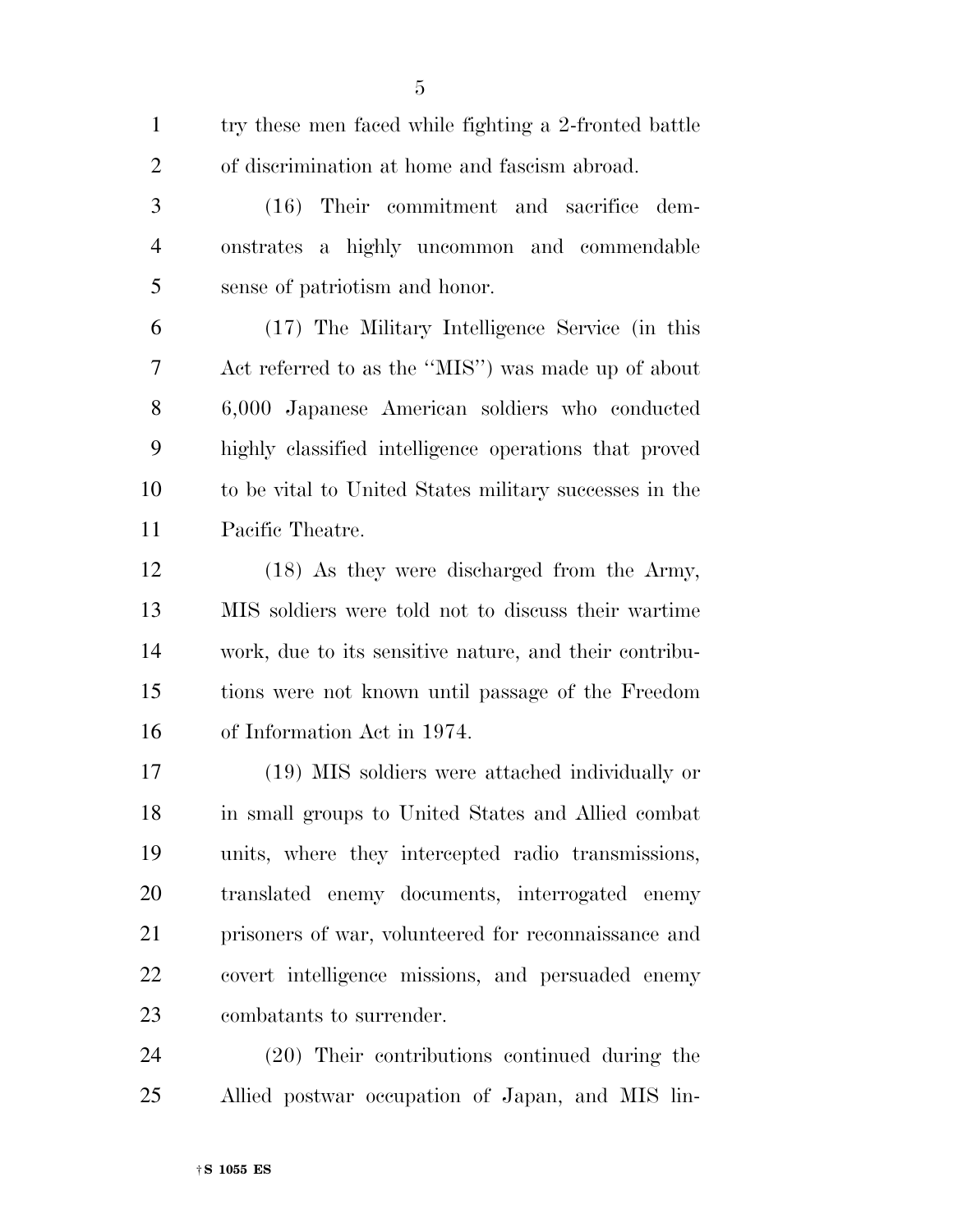guistic skills and understanding of Japanese cus- toms were invaluable to occupation forces as they as- sisted Japan in a peaceful transition to a new, democratic form of government.

#### **SEC. 2. CONGRESSIONAL GOLD MEDAL.**

 (a) AWARD AUTHORIZED.—The Speaker of the House of Representatives and the President pro tempore of the Senate shall make appropriate arrangements for the award, on behalf of the Congress, of a single gold medal of appropriate design to the 100th Infantry Battalion, the 442nd Regimental Combat Team, and the Military Intel- ligence Service, United States Army, collectively, in rec- ognition of their dedicated service during World War II. (b) DESIGN AND STRIKING.—For the purposes of the award referred to in subsection (a), the Secretary of the Treasury (hereafter in this Act referred to as the ''Sec- retary'') shall strike the gold medal with suitable emblems, devices, and inscriptions, to be determined by the Sec-retary.

20 (c) SMITHSONIAN INSTITUTION.—

 (1) IN GENERAL.—Following the award of the gold medal in honor of the 100th Infantry Battalion, the 442nd Regimental Combat Team, and the Mili- tary Intelligence Service, United States Army, under subsection (a), the gold medal shall be given to the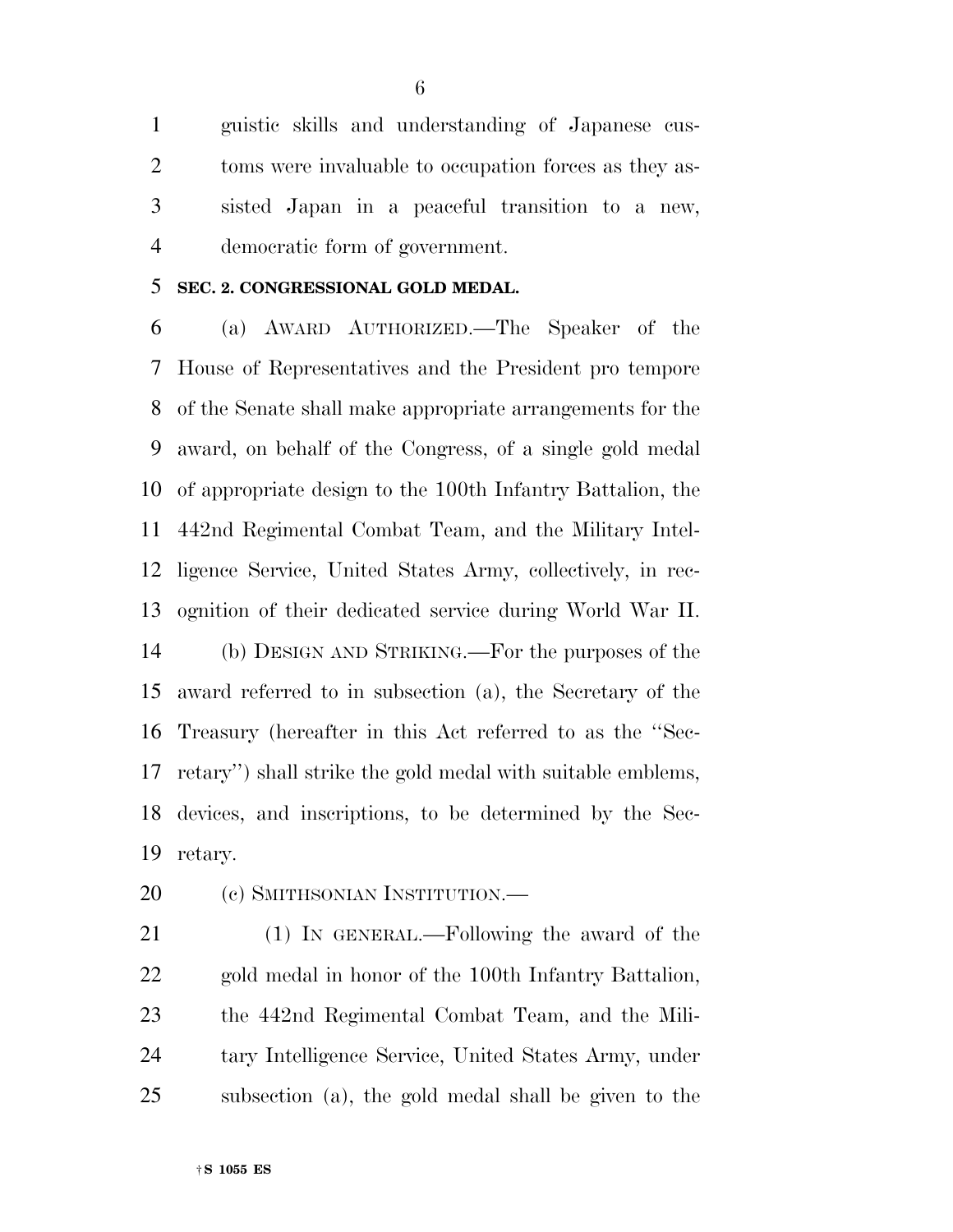Smithsonian Institution, where it will be displayed as appropriate and made available for research.

 (2) SENSE OF CONGRESS.—It is the sense of the Congress that the Smithsonian Institution should make the gold medal received under para- graph (1) available for display elsewhere, particu- larly at other appropriate locations associated with the 100th Infantry Battalion, the 442nd Regimental Combat Team, and the Military Intelligence Service, United States Army.

#### **SEC. 3. DUPLICATE MEDALS.**

 The Secretary may strike and sell duplicates in bronze of the gold medal struck under section 2, at a price sufficient to cover the costs of the medals, including labor, materials, dies, use of machinery, and overhead expenses.

**SEC. 4. NATIONAL MEDALS.** 

 Medals struck pursuant to this Act are national med- als for purposes of chapter 51 of title 31, United States Code.

#### **SEC. 5. AUTHORITY TO USE FUNDS; PROCEEDS OF SALE.**

 (a) AUTHORITY TO USE FUNDS.—There is author- ized to be charged against the United States Mint Public Enterprise Fund, an amount not to exceed \$30,000 to pay for the cost of the medal authorized under section 2.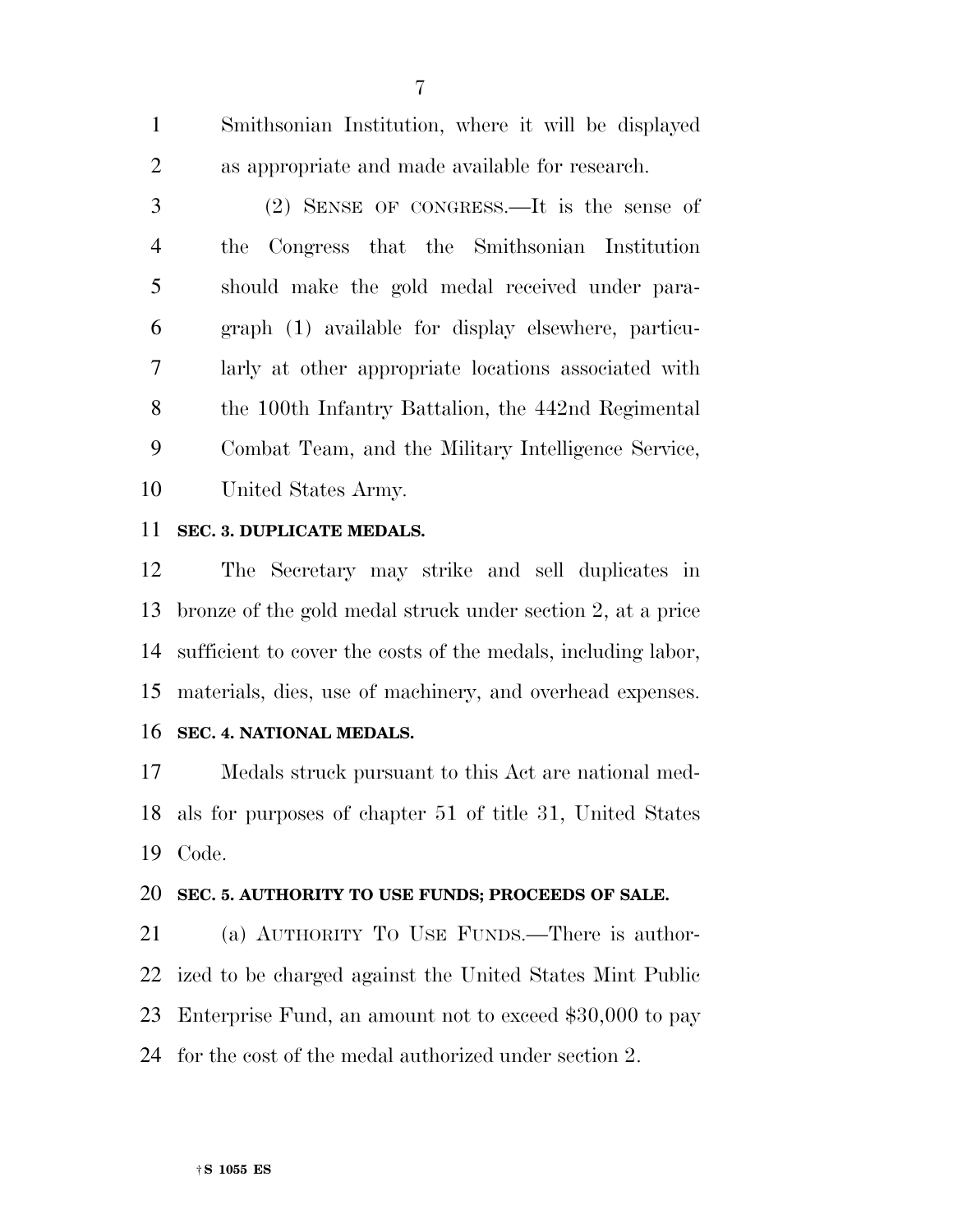(b) PROCEEDS OF SALE.—Amounts received from the sale of duplicate bronze medals under section 3 shall be deposited in the United States Mint Public Enterprise 4 Fund.

Passed the Senate August 2, 2010.

Attest:

*Secretary.*